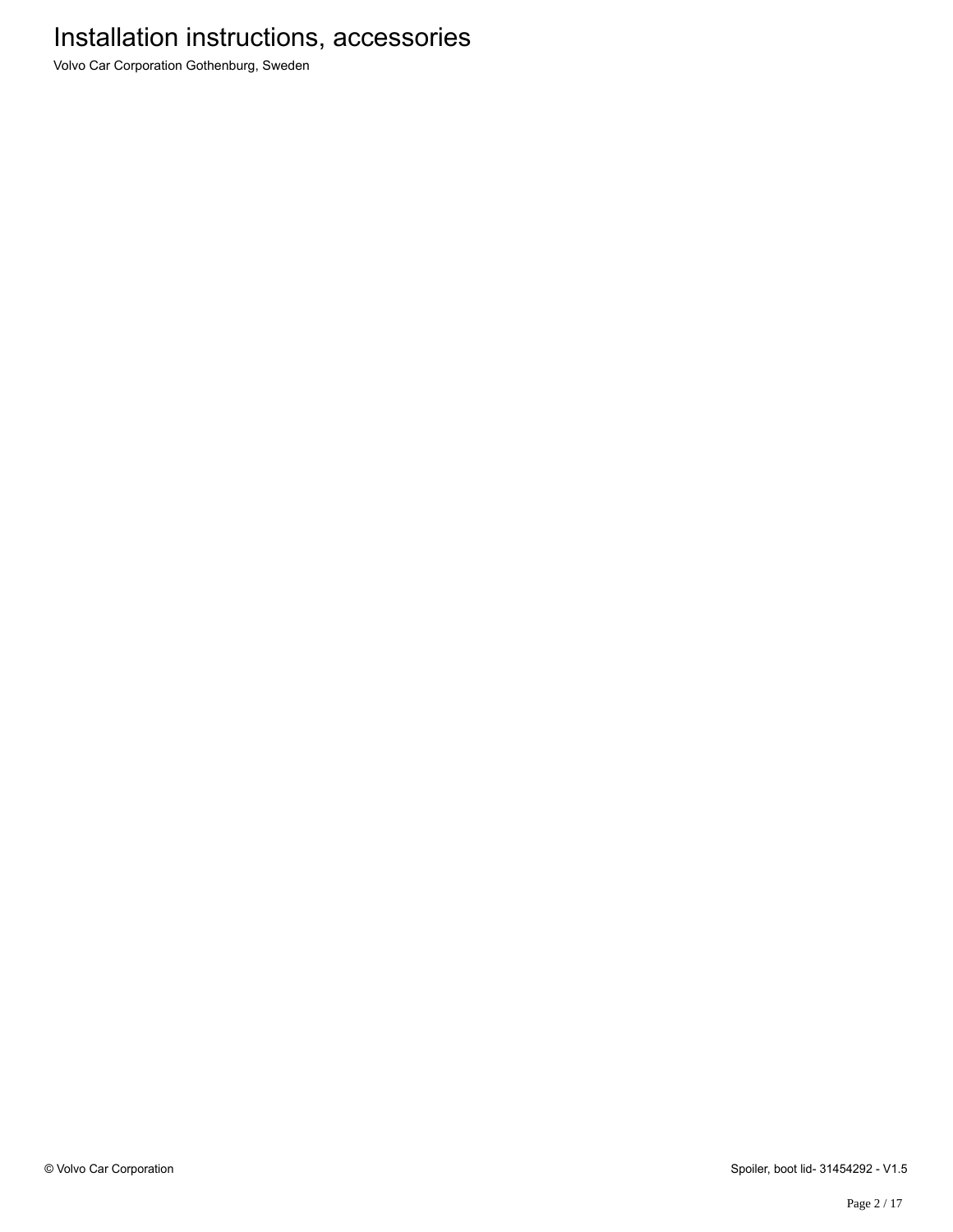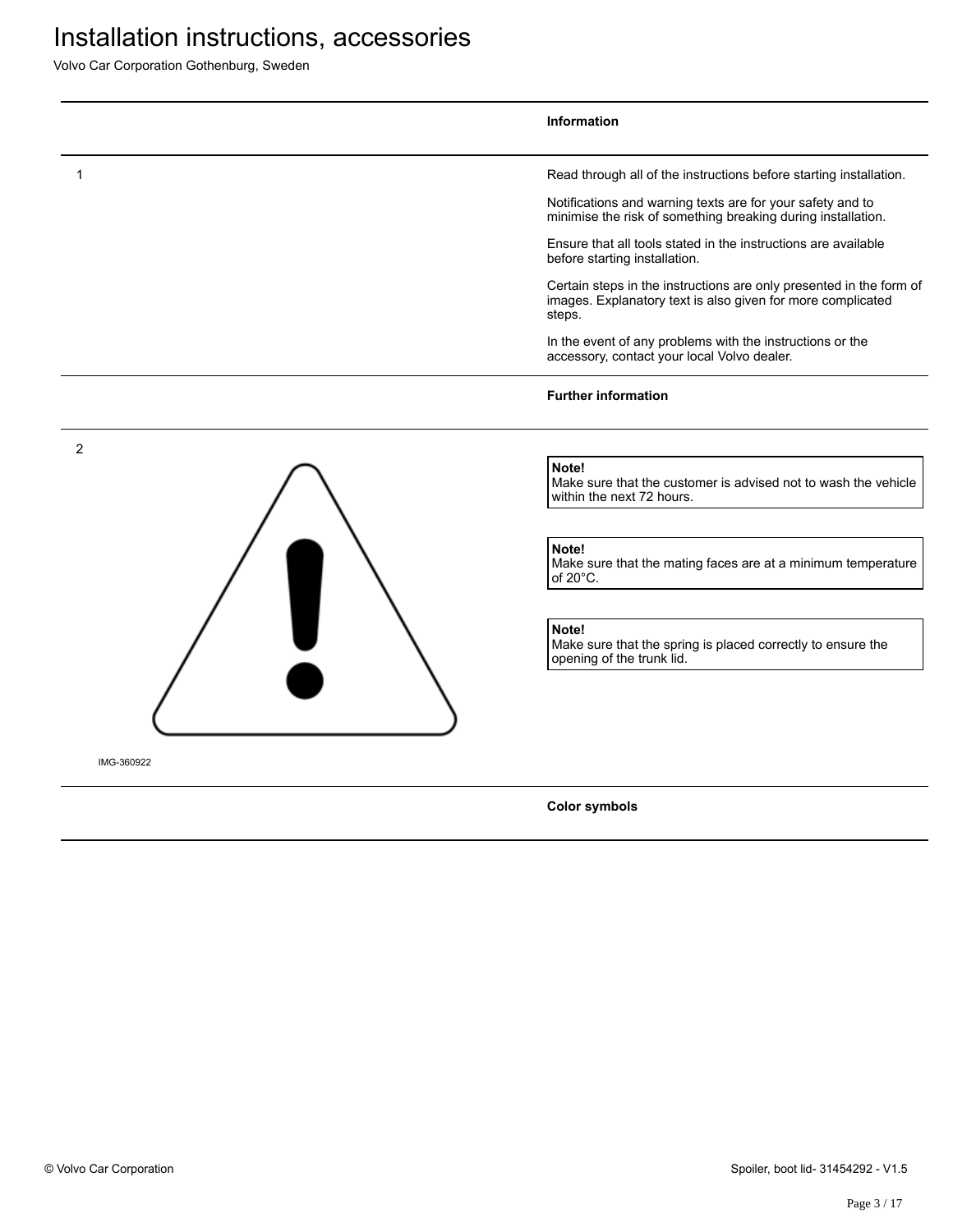Volvo Car Corporation Gothenburg, Sweden



**Preparation**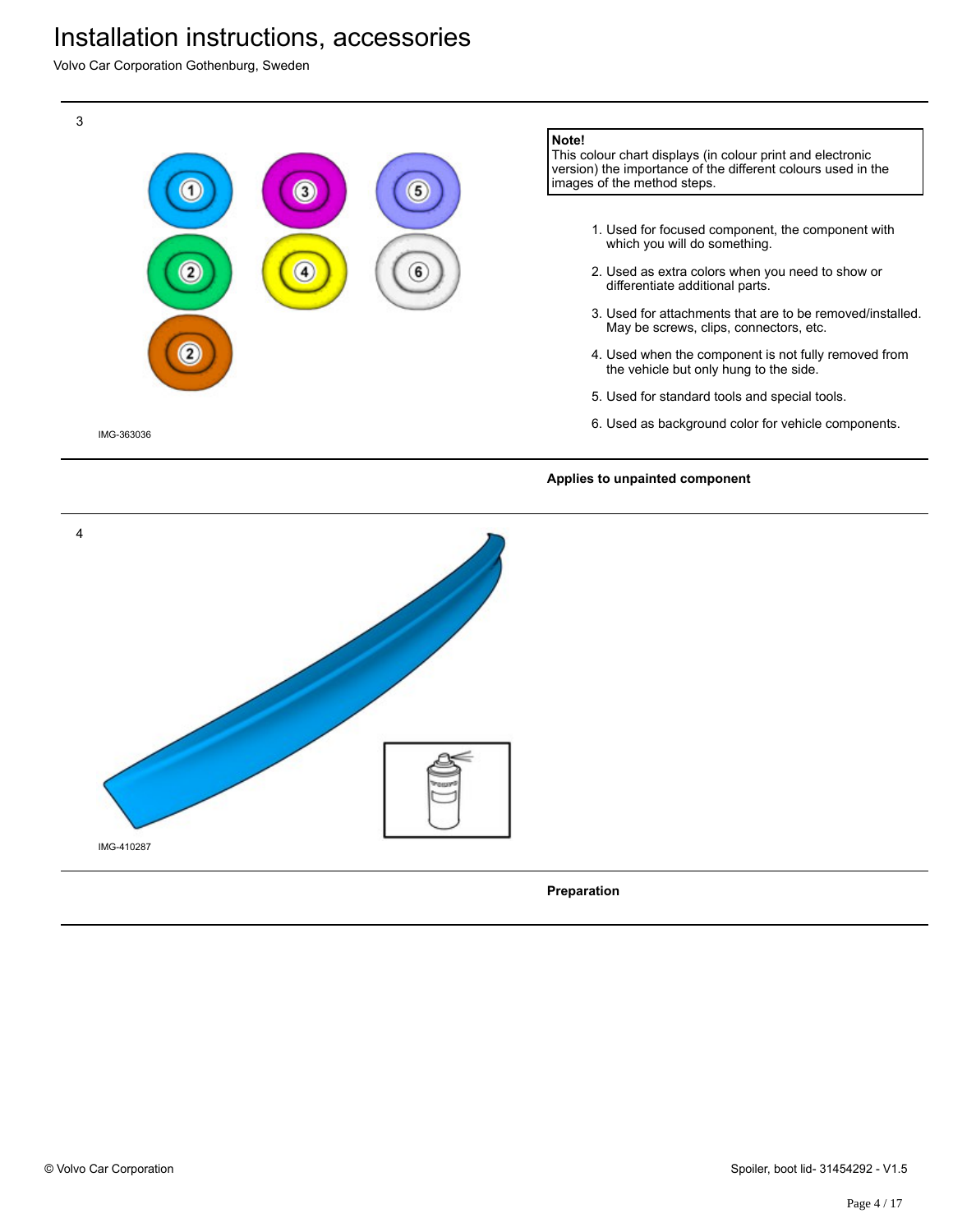

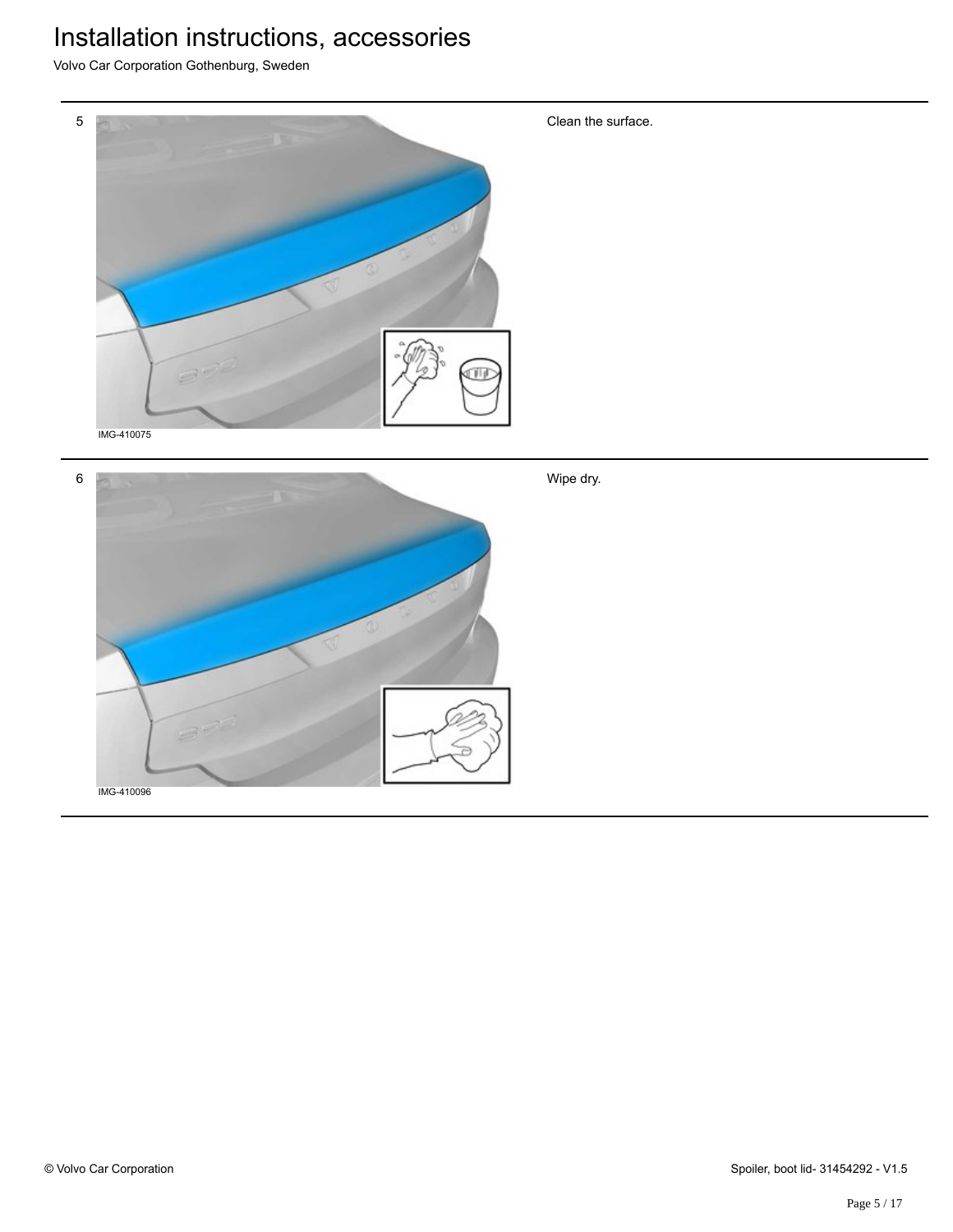Volvo Car Corporation Gothenburg, Sweden



**Use:** , Isopropanol

Allow to dry.

**Removal**

8

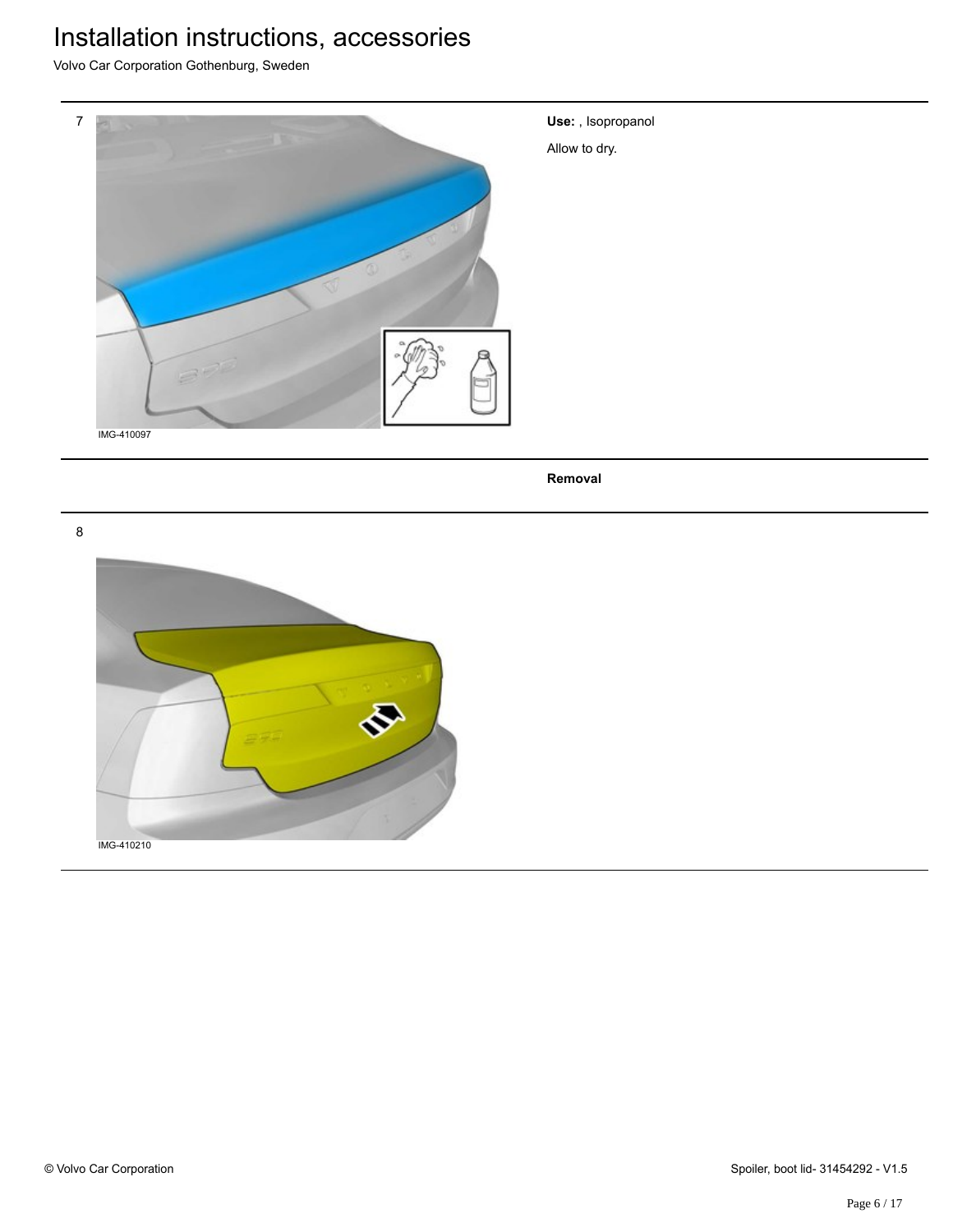Volvo Car Corporation Gothenburg, Sweden



Remove the marked part.

Fold marked part aside.

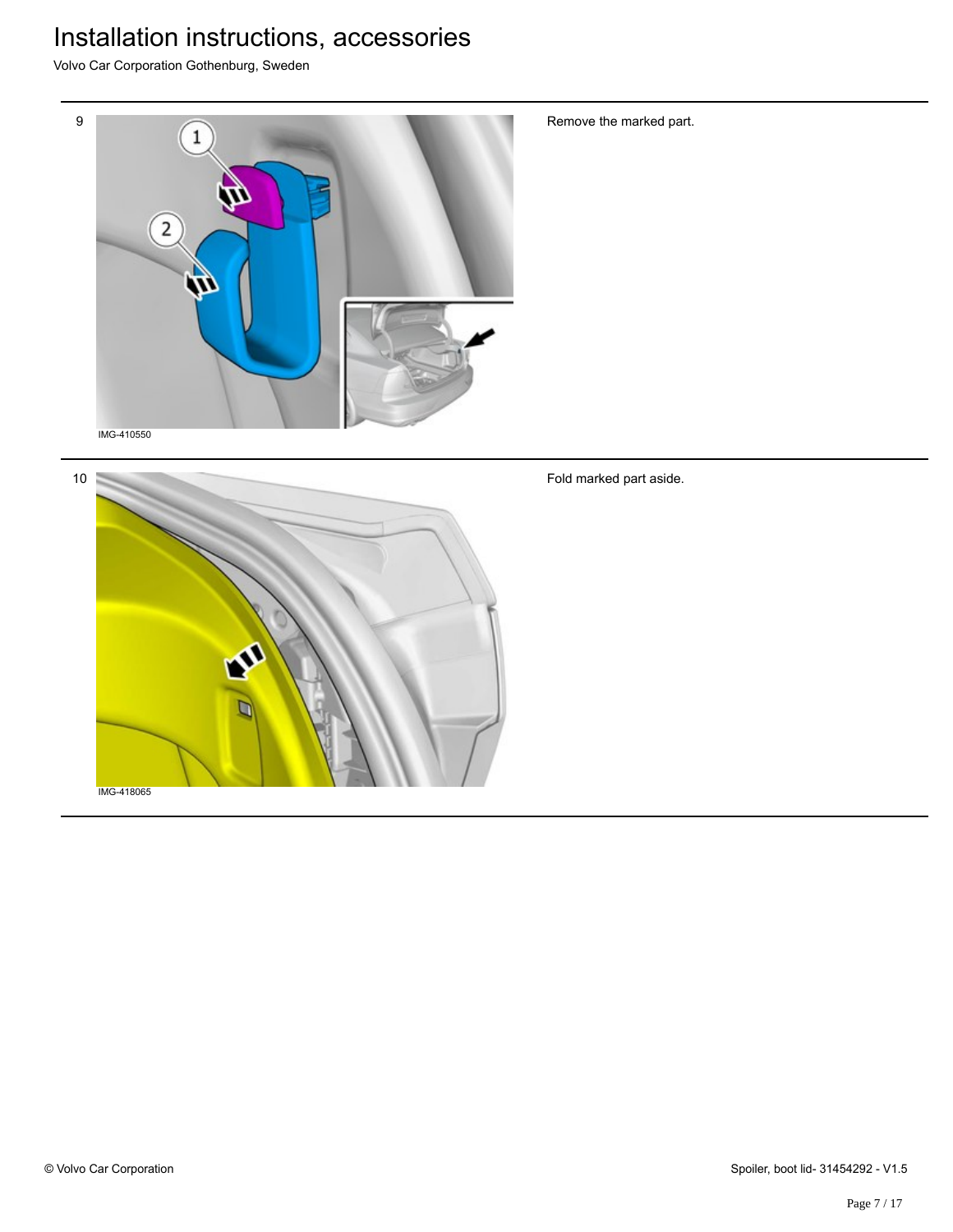Volvo Car Corporation Gothenburg, Sweden



Loosen the marked detail.

12 Repeat the steps when removing on opposite side.

#### **Installation**



Make sure that the spring is placed according to image.

Place the component where indicated in the graphic.

Repeat on the other side.

IMG-440518

13

14 To install, reverse the removal procedure.

#### **Accessory installation**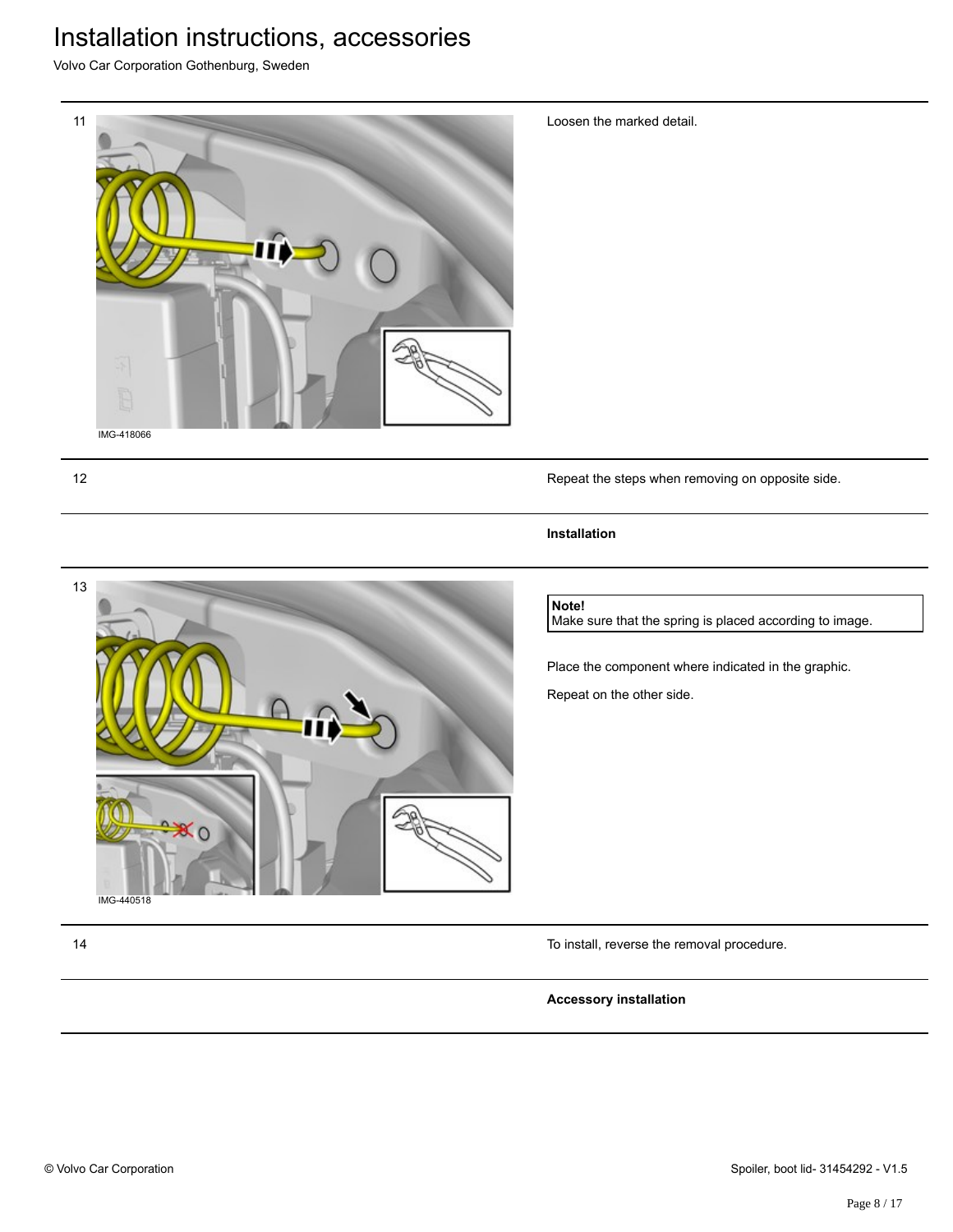Volvo Car Corporation Gothenburg, Sweden



IMG-410100



**Note!**

Make sure that the component is centred.

Place the component where indicated in the graphic.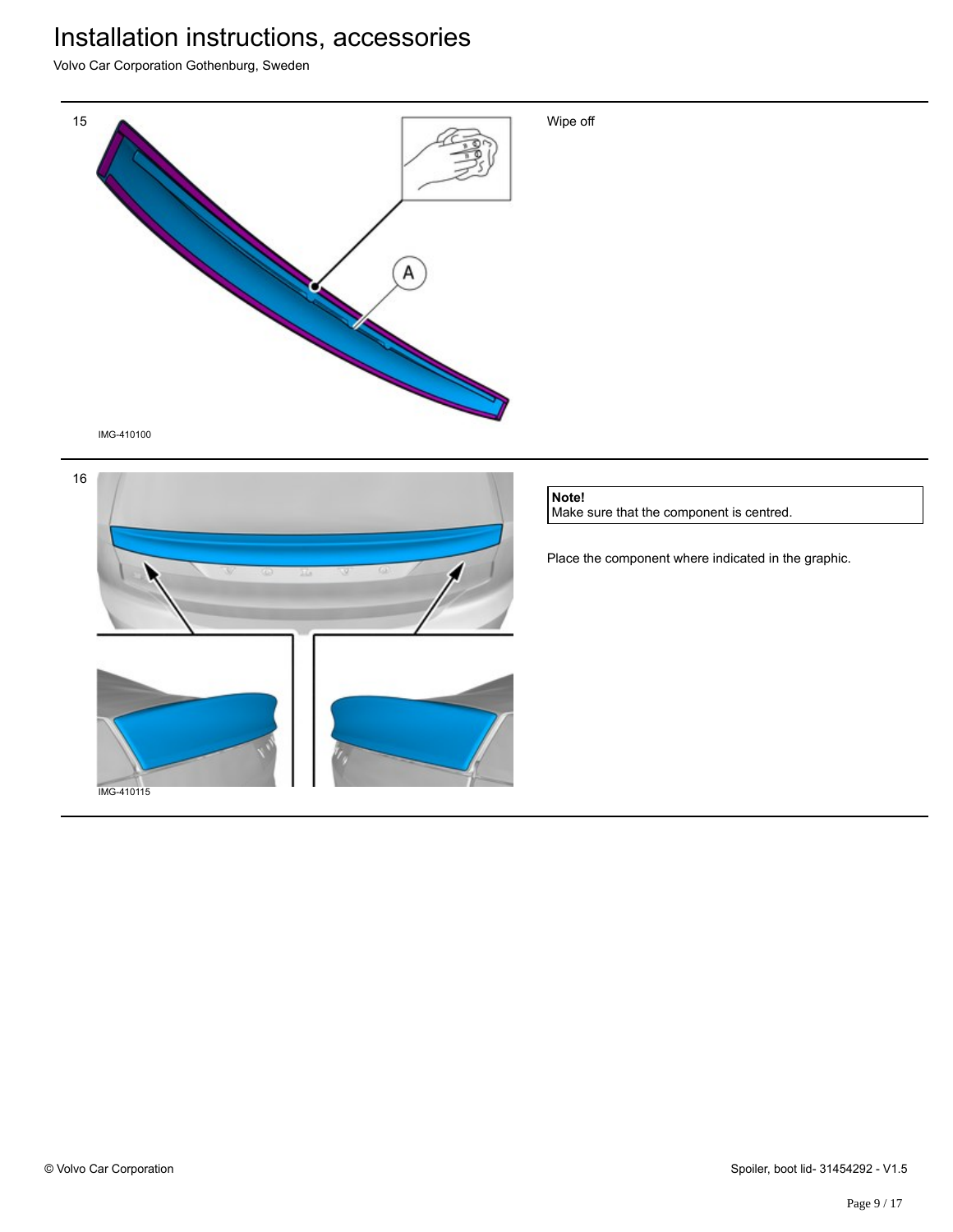Volvo Car Corporation Gothenburg, Sweden



18

Fold the protective film forward Repeat on the other side.



IMG-410131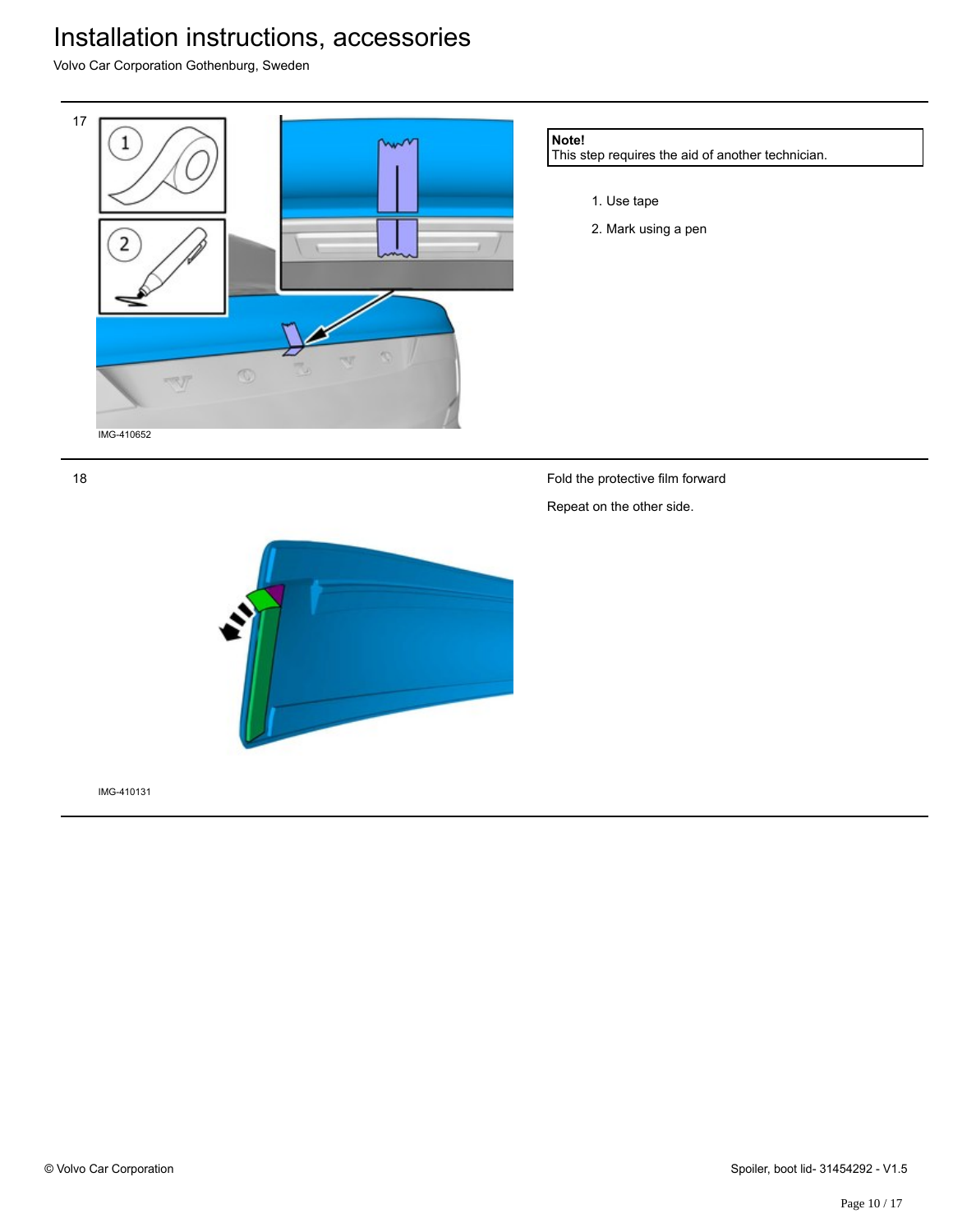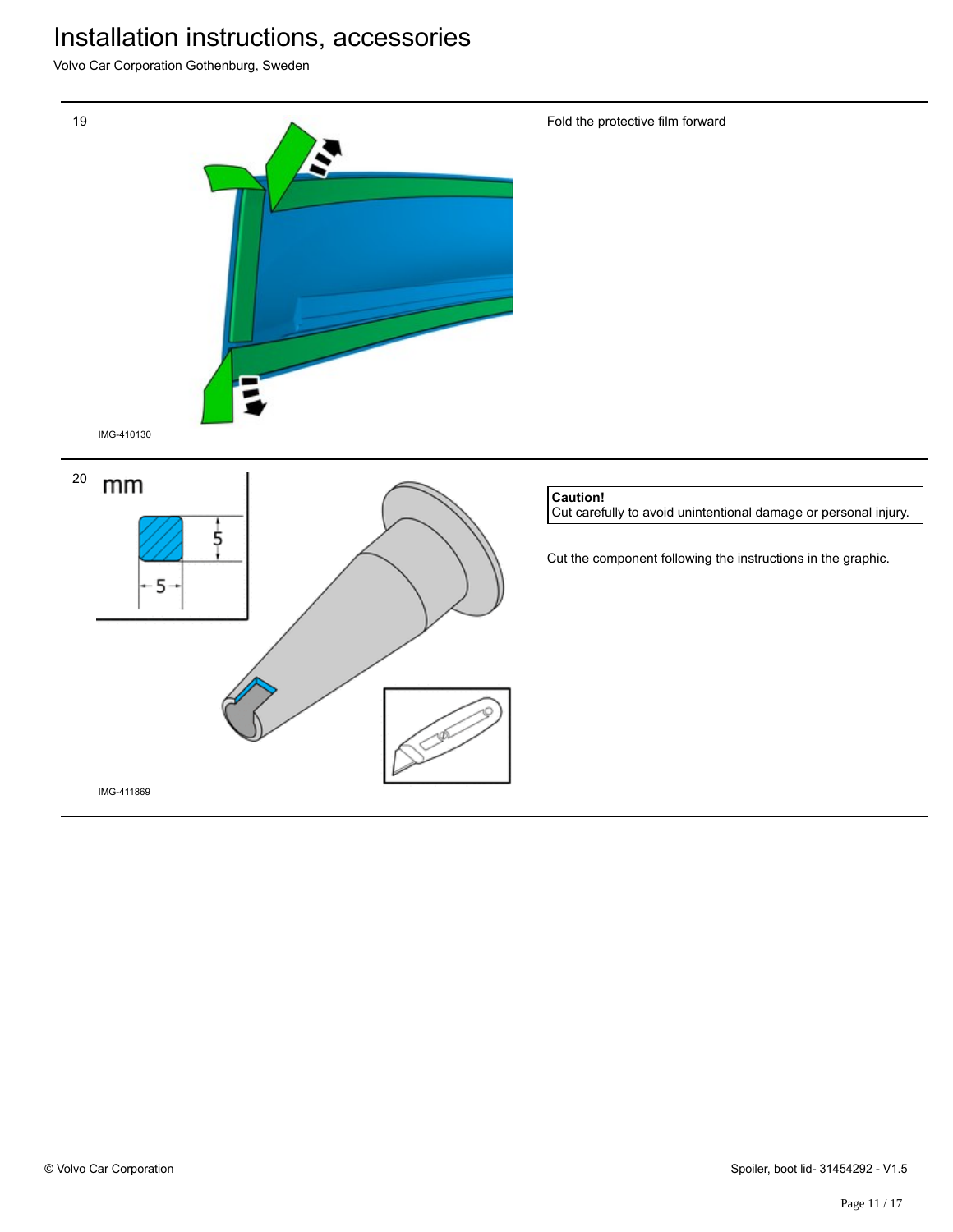Volvo Car Corporation Gothenburg, Sweden



60

IMG-415796

 $5mm$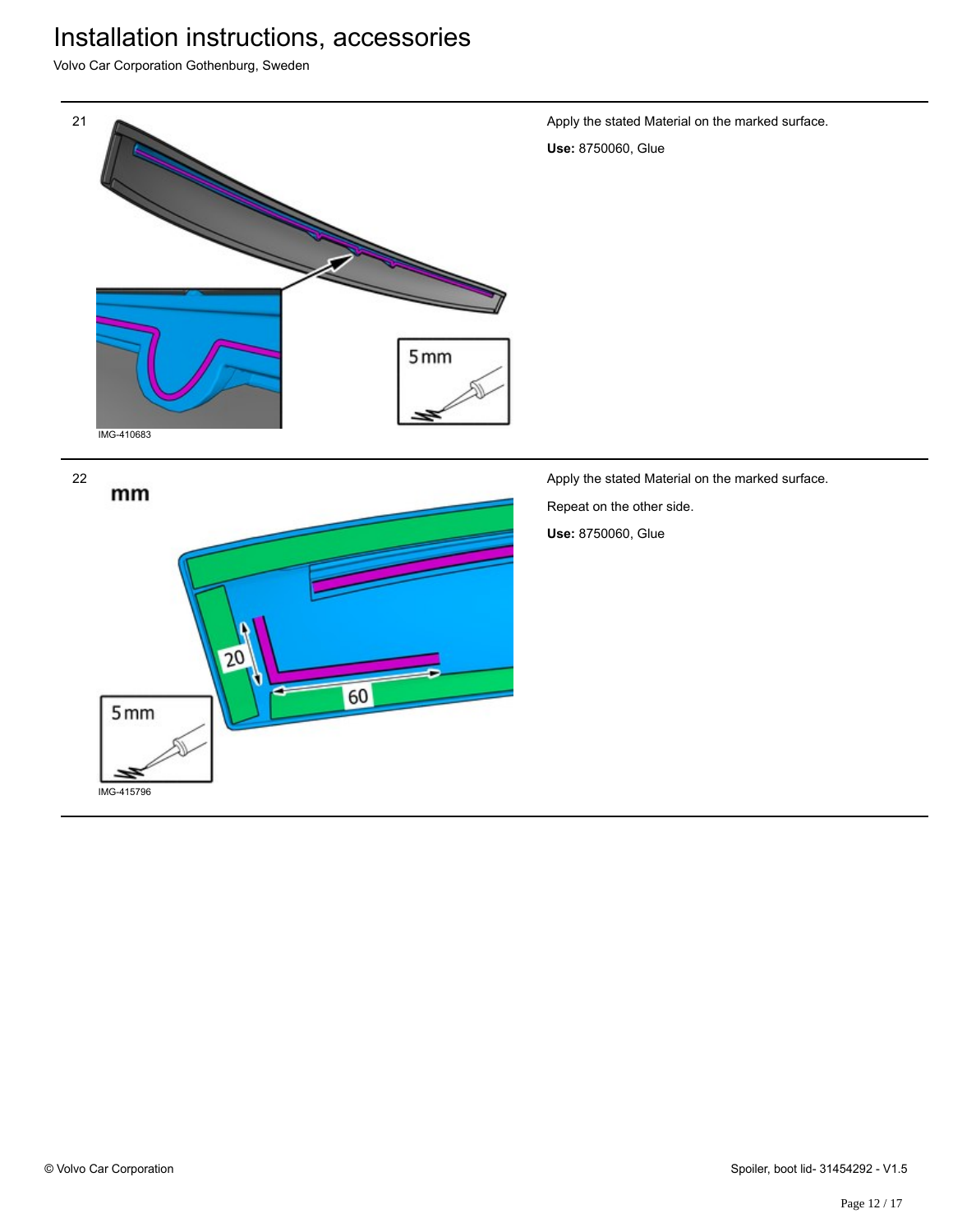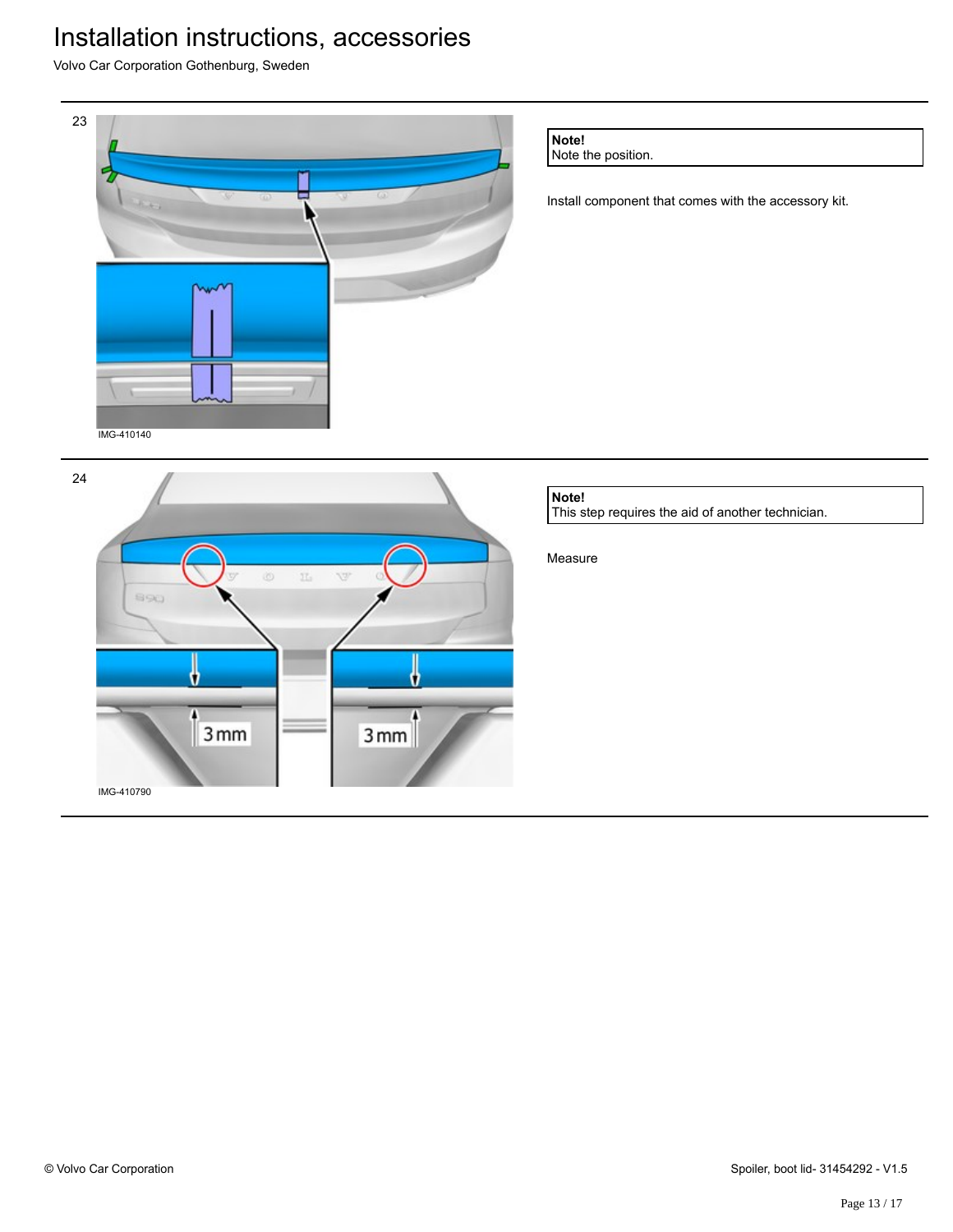Volvo Car Corporation Gothenburg, Sweden



**Caution!** Pull carefully.

#### **Note!**

This step requires the aid of another technician.

Remove the protective film.

**Caution!** Pull carefully.

Remove the protective film.

26

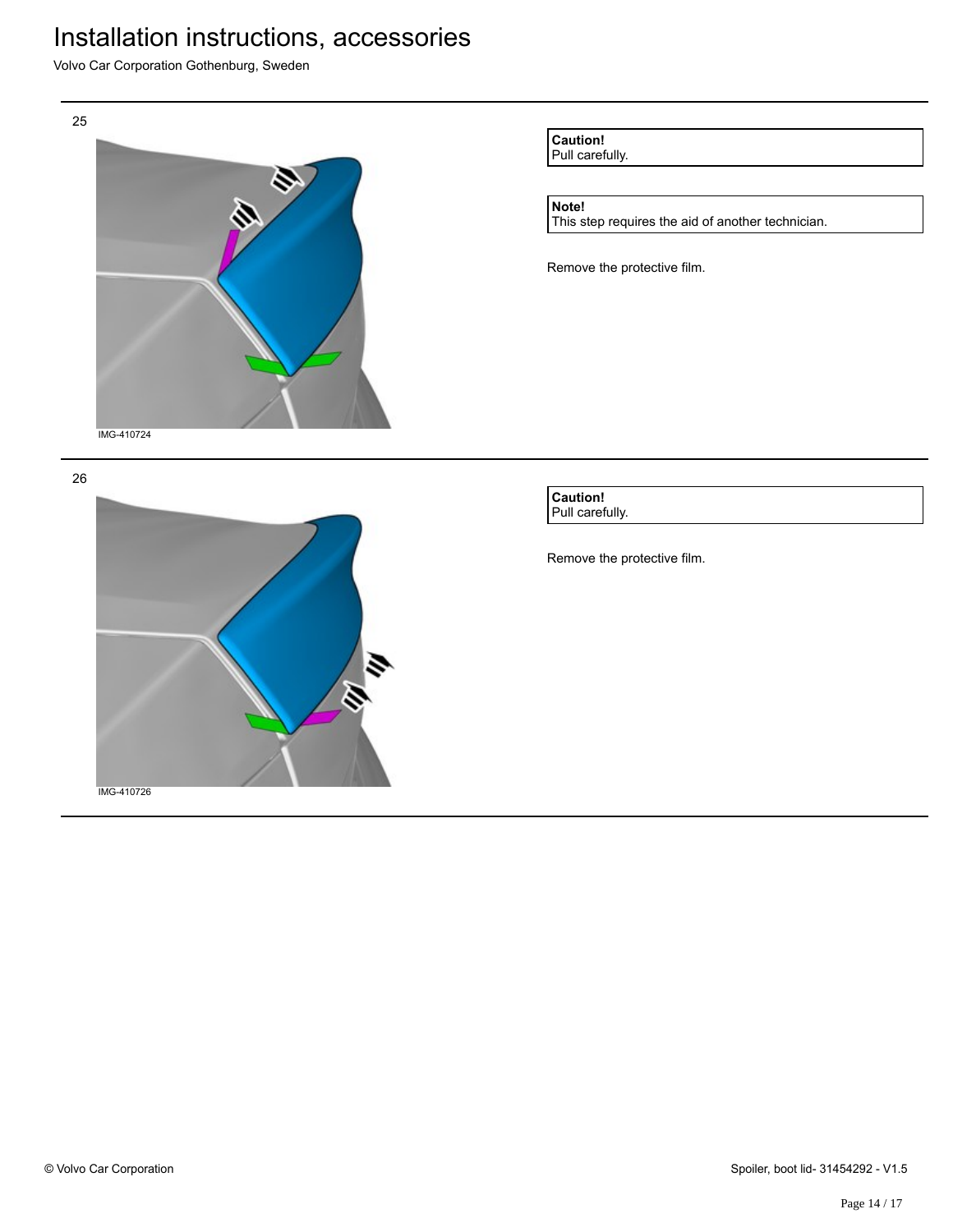Volvo Car Corporation Gothenburg, Sweden



IMG-410155

3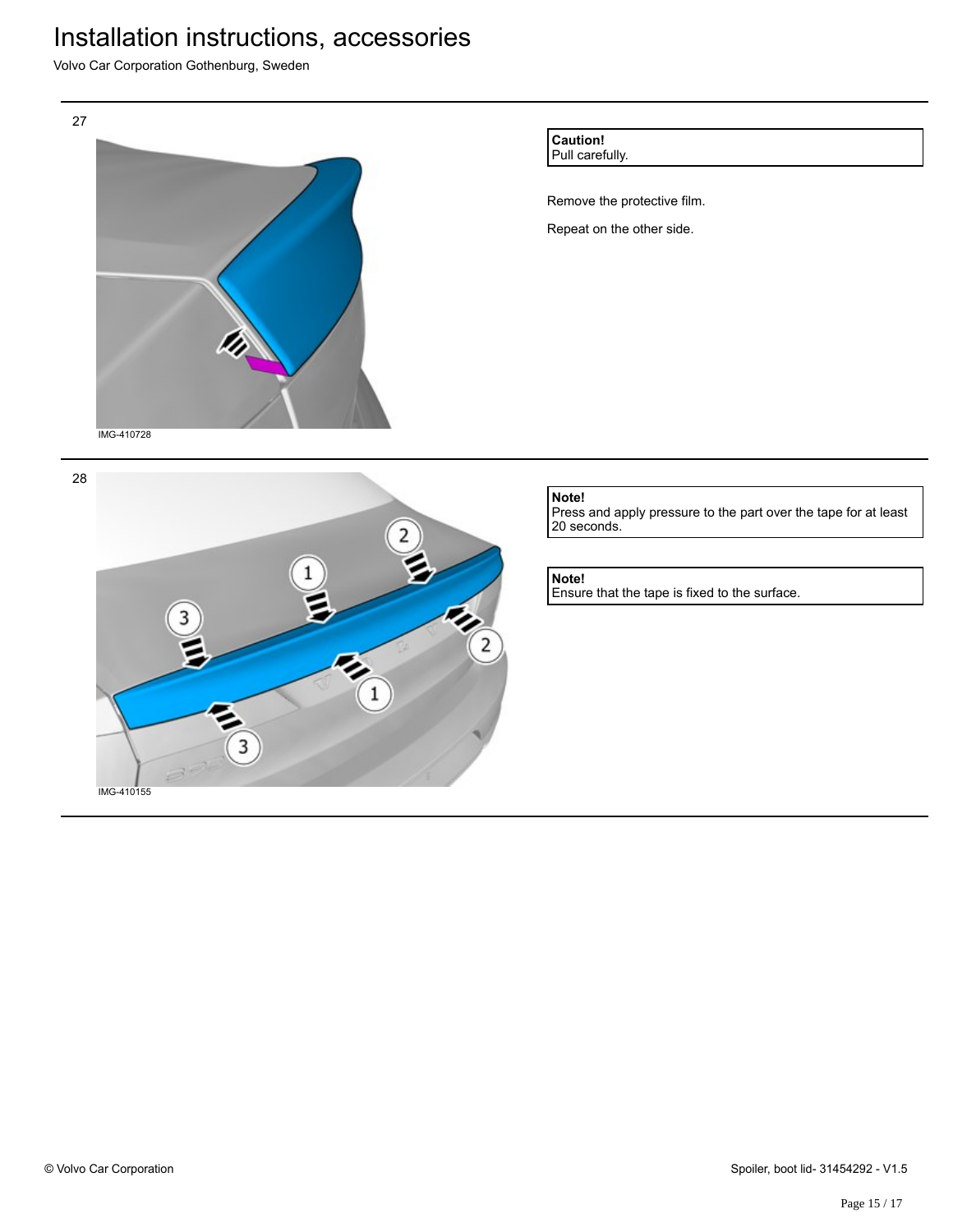